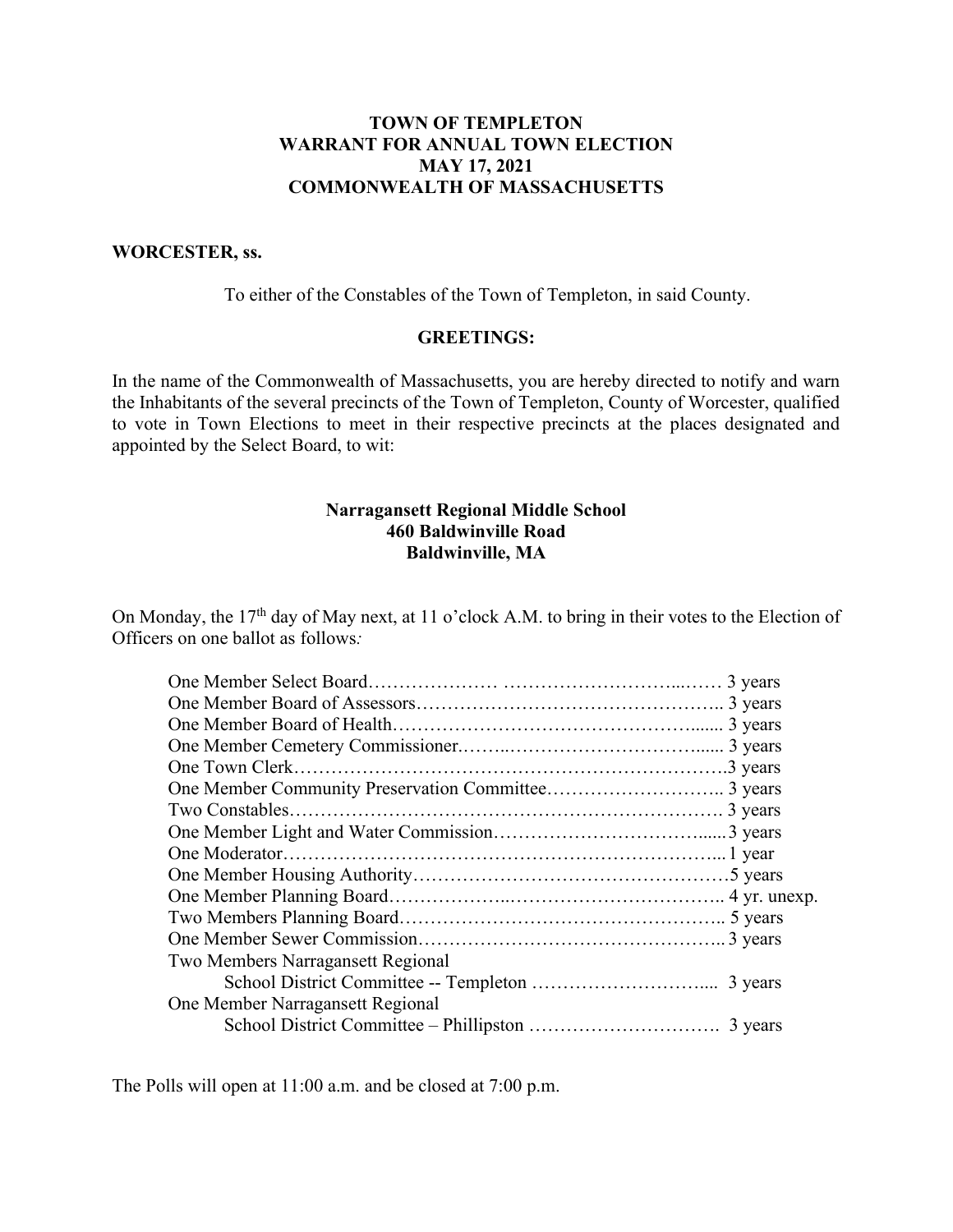And you are hereby directed to serve this warrant by posting attested copies thereof in each Precinct; namely, at the Post Office in Templeton, the Post Office in East Templeton, the Post Office in Baldwinville, and the Town Hall at 160 Patriots Road in East Templeton, and by delivering a copy to each of the Precinct Clerks seven (7) days at least before the time of holding said meeting and by causing notice of the same to be published once in the Gardner News, a newspaper published in said County in the City of Gardner.

Hereof, fail not and make due return of this warrant with your doings thereon seven (7) days at least before the time of holding said meeting.

Given under our hands this  $7<sup>th</sup>$  Day of April in the year AD 2021.

SELECT BOARD

Michael Currie, Chairman Jeff Bennett, Vice Chairman

Julie Richard, Clerk Terry Griffis, Member

Timothy Toth, Member

# **OFFICERS RETURN**

WORCESTER, ss. April 13, 2021

This is to certify that I have served the within warrant by posting attested copies thereof in each Precinct; namely, at the Post Office in Templeton, the Post Office in East Templeton, the Post Office in Baldwinville, and the Town Hall at 160 Patriots Road in East Templeton, and by delivering a copy to each of the Precinct Clerks seven (7) days at least before the time of holding said meeting and by causing notice of the same to be published once in the Gardner News, a newspaper published in said County in the City of Gardner.

Randy Brown Constable of Templeton

A True Copy, ATTEST:

Carol A. Harris Town Clerk of Templeton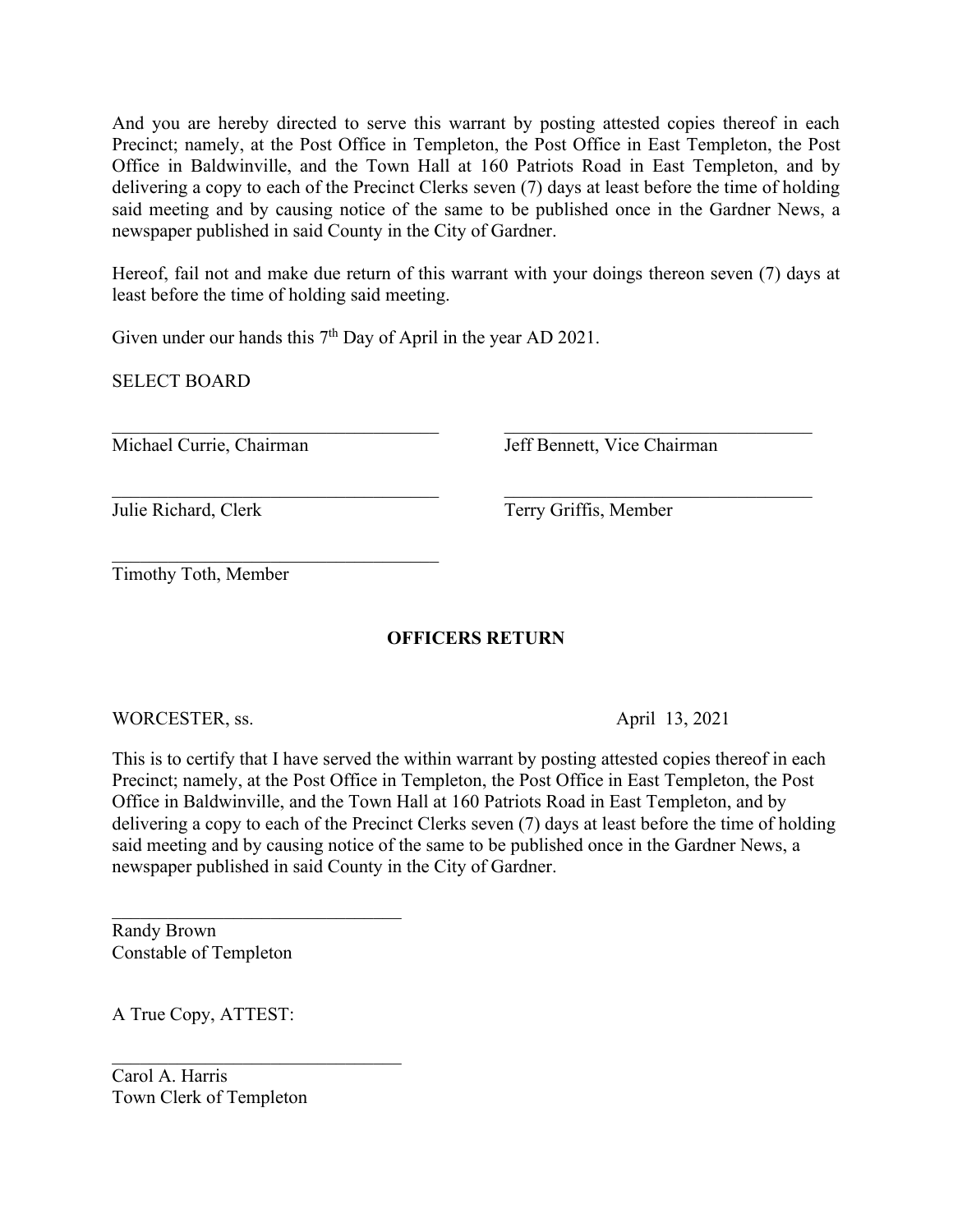### **TOWN OF TEMPLETON**

# **Annual Town Election Monday, May 17, 2021**

|                               | $\boldsymbol{\mathsf{A}}$ | B              | $\mathsf{C}$   |                |
|-------------------------------|---------------------------|----------------|----------------|----------------|
| <b>Select Board</b>           |                           |                |                |                |
| Julie Richard                 | 56                        | 49             | 52             | 157            |
| <b>April Cover</b>            | 23                        | 32             | 20             | 75             |
| Write Ins                     | 5                         | $\mathbf 0$    | $\overline{2}$ | $\overline{7}$ |
| <b>Blanks</b>                 | 18                        | 14             | 13             | 45             |
|                               | 102                       | 95             | 87             | 284            |
| <b>Board of Assessors</b>     |                           |                |                |                |
| Fred Henshaw                  | 80                        | 75             | 79             | 234            |
| Write Ins                     | $\overline{2}$            | 1              | 0              | 3              |
| <b>Blanks</b>                 | 20                        | 19             | 8              | 47             |
|                               | 102                       | 95             | 87             | 284            |
| <b>Board of Health</b>        |                           |                |                |                |
| Earl Baxter, Jr.              | 77                        | 77             | 77             | 231            |
| Write Ins                     | $\mathbf{1}$              | $\mathbf{1}$   | $\mathbf 0$    | $\overline{2}$ |
| <b>Blanks</b>                 | 24                        | 17             | 10             | 51             |
|                               | 102                       | 95             | 87             | 284            |
| <b>Cemetery Commission</b>    |                           |                |                |                |
| Write Ins                     | 9                         | 4              | 3              | 16             |
| Joseph Celata                 | $\pmb{0}$                 | 5              | $\overline{2}$ | $\overline{7}$ |
| <b>Blanks</b>                 | 93                        | 86             | 82             | 261            |
|                               | 102                       | 95             | 87             | 284            |
| <b>Community Preservation</b> |                           |                |                |                |
| Carrie Novak                  | 81                        | 78             | 77             | 236            |
| Write Ins                     | $\mathbf 0$               | $\mathbf 1$    | 0              | $\mathbf{1}$   |
| <b>Blanks</b>                 | 21                        | 16             | 10             | 47             |
|                               | 102                       | 95             | 87             | 284            |
| <b>Constable (Vote for 2)</b> |                           |                |                |                |
| Randy Brown                   | 76                        | 76             | 81             | 233            |
| John White                    | 74                        | 70             | 76             | 220            |
| Write Ins                     | $\mathbf 0$               | $\overline{2}$ | 0              | $\overline{2}$ |
| <b>Blanks</b>                 | 54                        | 42             | 17             | 113            |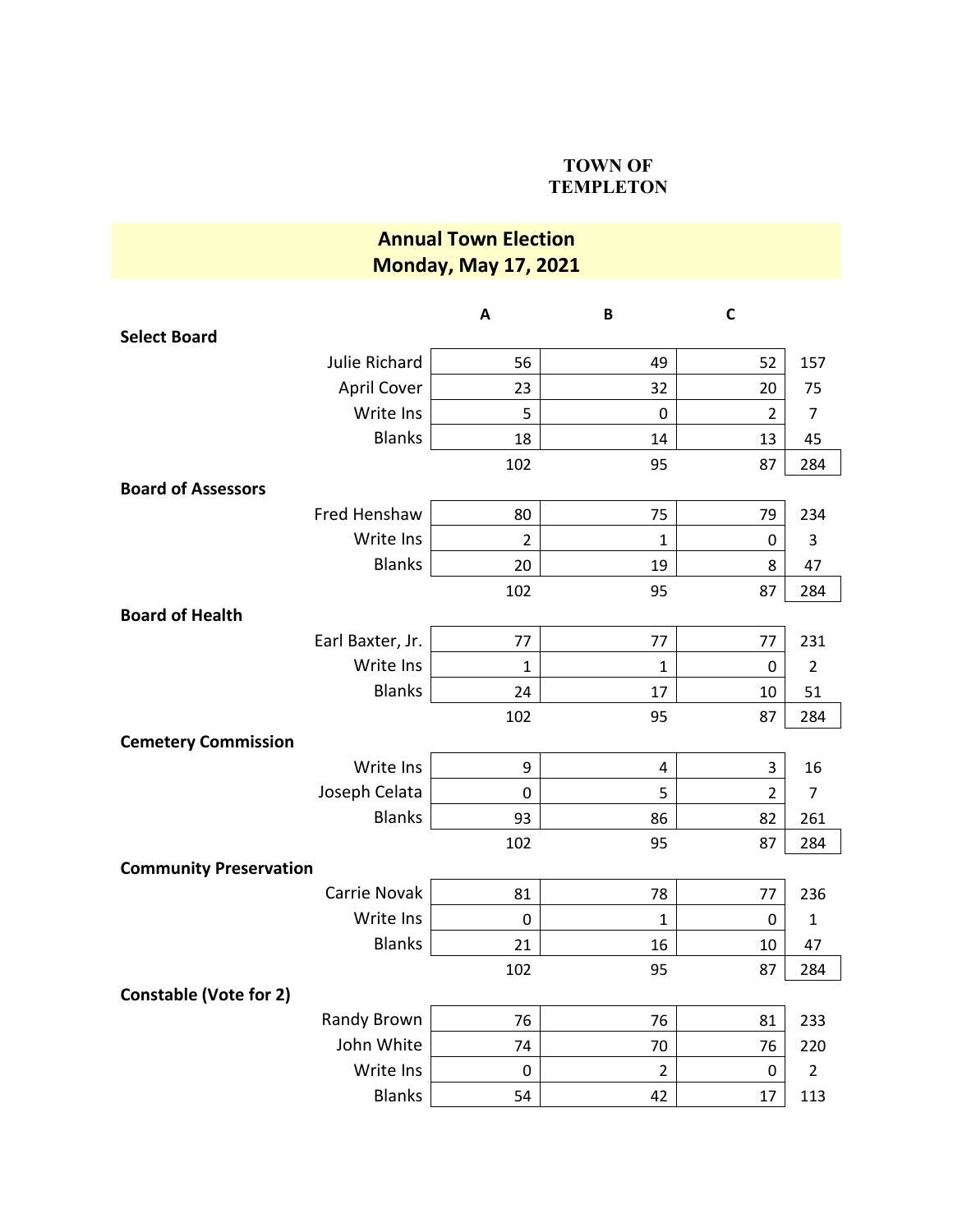|                                            | 204          | 190            | 174            | 568              |    |
|--------------------------------------------|--------------|----------------|----------------|------------------|----|
| <b>Light &amp; Water Commissioner</b>      |              |                |                |                  |    |
| Christopher Stewart                        | 81           | 74             | 78             | 233              |    |
| Write Ins                                  | 1            | $\mathbf{1}$   | 0              | $\overline{2}$   |    |
| <b>Blanks</b>                              | 20           | 20             | 9              | 49               |    |
|                                            | 102          | 95             | 87             | 284              |    |
| <b>Town Clerk</b>                          |              |                |                |                  |    |
| <b>Carol Harris</b>                        | 84           | 84             | 82             | 250              |    |
| Write Ins                                  | $\pmb{0}$    | $\pmb{0}$      | $\pmb{0}$      | $\pmb{0}$        |    |
| <b>Blanks</b>                              | 18           | 11             | 5              | 34               |    |
|                                            | 102          | 95             | 87             | 284              |    |
| <b>Moderator</b>                           |              |                |                |                  |    |
| Write Ins                                  | 10           | $\overline{2}$ | $\overline{2}$ | 14               |    |
| John Graves                                | 15           | 21             | 10             | 46               |    |
| Derek Hall                                 | 5            | $\mathbf{1}$   | 3              | $\boldsymbol{9}$ |    |
| <b>Blanks</b>                              | 72           | 71             | 72             | 215              |    |
|                                            | 102          | 95             | 87             | 284              |    |
| <b>Housing Authority</b>                   |              |                |                |                  |    |
| Louise Chaffee                             | 79           | 74             | 76             | 229              |    |
| Write Ins                                  | $\mathbf{1}$ | $\overline{2}$ | 0              | 3                |    |
| <b>Blanks</b>                              | 22           | 19             | 11             | 52               |    |
|                                            | 102          | 95             | 87             | 284              |    |
| <b>Planning Board (4 yr. Unexp.)</b>       |              |                |                |                  |    |
| Michael Caruso                             | 74           | 73             | 74             | 221              |    |
| Write Ins                                  | $\mathbf 0$  | $\mathbf{1}$   | $\pmb{0}$      | $\mathbf 1$      |    |
| <b>Blanks</b>                              | 28           | 21             | 13             | 62               |    |
|                                            | 102          | 95             | 87             | 284              |    |
| <b>Planning Board (Vote for 2)</b>         |              |                |                |                  |    |
| John Buckley                               | 72           | 69             | 74             | 215              |    |
| Write Ins                                  | $\mathbf{1}$ | $\overline{2}$ | $\mathbf{1}$   | 4                |    |
| <b>Blanks</b>                              | 131          | 119            | 99             | 349              |    |
|                                            | 204          | 190            | 174            | 568              |    |
| <b>Sewer Commisssioner</b>                 |              |                |                |                  |    |
| Write Ins                                  | 5            | $\mathbf{1}$   | 3              | 9                |    |
| <b>Blanks</b>                              | 97           | 94             | 84             | 275              |    |
|                                            | 102          | 95             | 87             | 284              |    |
| NRSD-Templeton (Vote for 2)<br>Phillipston |              |                |                |                  |    |
| <b>Justice Graves</b>                      | 57           | 58             | 57             | 172              | 91 |
| Write Ins                                  | $\mathbf 1$  | 8              | $\mathbf{1}$   | $10\,$           | 5  |